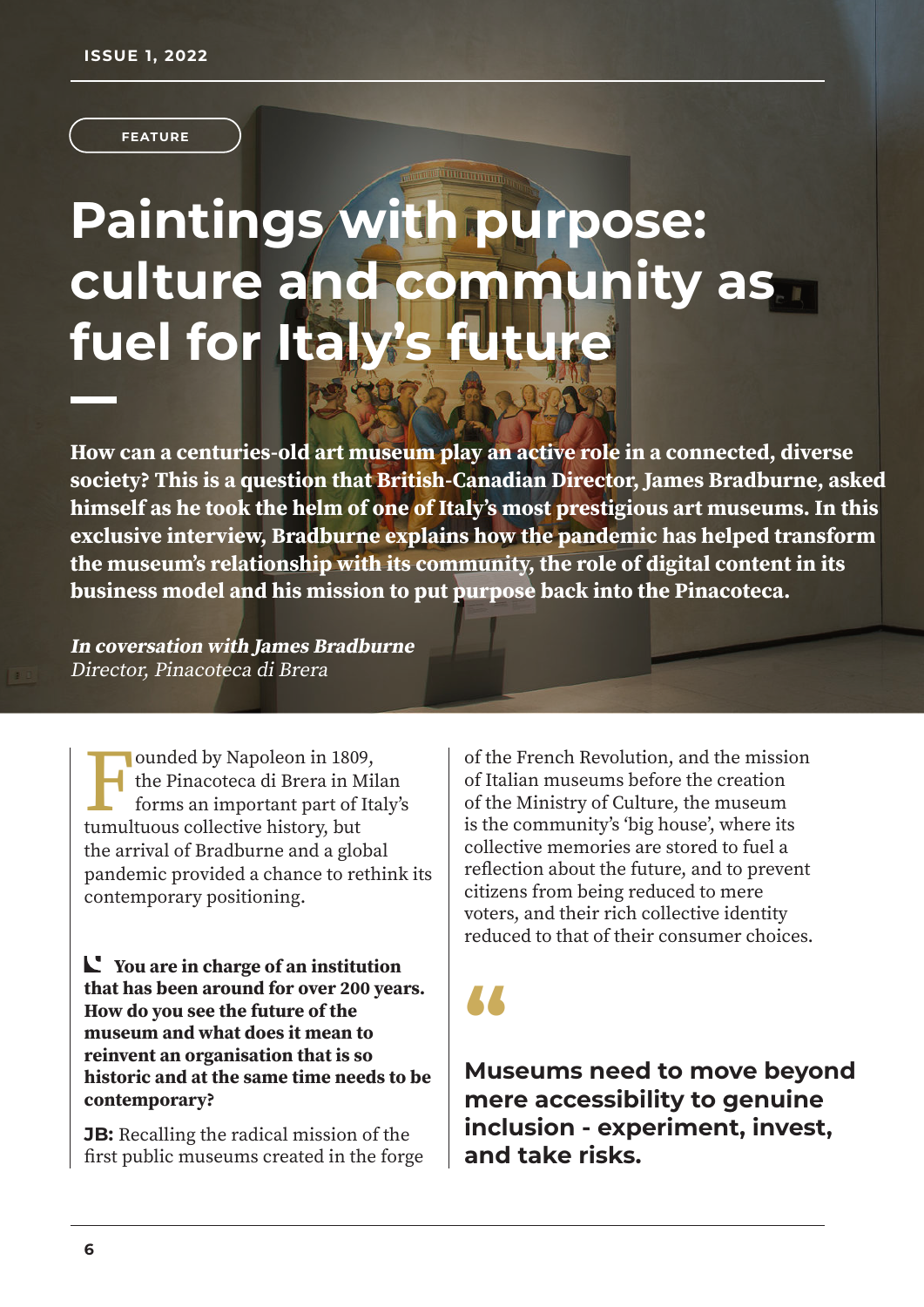### **LUNDQUIST QUARTERLY**

To meet this goal, a museum has to first make its spaces accessible – physically, socially and intellectually – by highlighting the full range of museum activities, re-installing its collections to enhance understandability and emotional impact, creating a rich interpretive offering in multiple languages and multiple affordances.

### **How specifically are you putting this outward-looking idea into practice?**

**JB:** Prior to the pandemic, libraries had been under pressure to become more like museums, and some had even suggested charging entrance fees and promoting library visits as part of the tourist itinerary. With the demise of mass tourism, and the folly of seeing mass tourism, visitor revenue and economic impact as their prime mission, museums now have to become more like libraries.

Libraries don't have visitors, nor do they have tickets – they have users, and users have library cards. In effect, to use the library, a person becomes a member of the library community, which comes with rights and responsibilities. The museum – the library's non-identical twin – must take the same step, and think not in terms of anonymous visitors, visitor numbers and visitor revenue, but users of the museum, and members of its community – not casual and disinterested, but committed.

As the last great Director of Brera, Franco Russoli, said in 1976: "every effort should be therefore made to involve the museum in all the cultural activities of the environment in which it operates: not as a place for contemplation or the study of tradition, but as a place where the development of contemporary reality is built and experienced.



Raffaello Sanzio, Lo Sposalizio della Vergine, 1504.

Not as something to do in one's 'free time', but for 'committed time'." The simple but fundamental shift – from visitor to stakeholder, and from ticket to card – creates the radical possibility of the museum's members having a right to a place at the table when it comes to key decisions about the institution's future.

When I buy an iPhone, I am merely a client – when I buy a share in Apple, I become a shareholder, with the right to vote at the annual meeting. Whereas prior to the pandemic, museums were under pressure to contaminate the experience in the museum with digital media – virtual reality; augmented reality; video tours – and the online presence used only to illustrate the pleasures that would be had once the visitor had entered the hallowed spaces of the museum, the lockdown obliged the museum to develop a coherent, valid, powerful and above all autonomous online offer.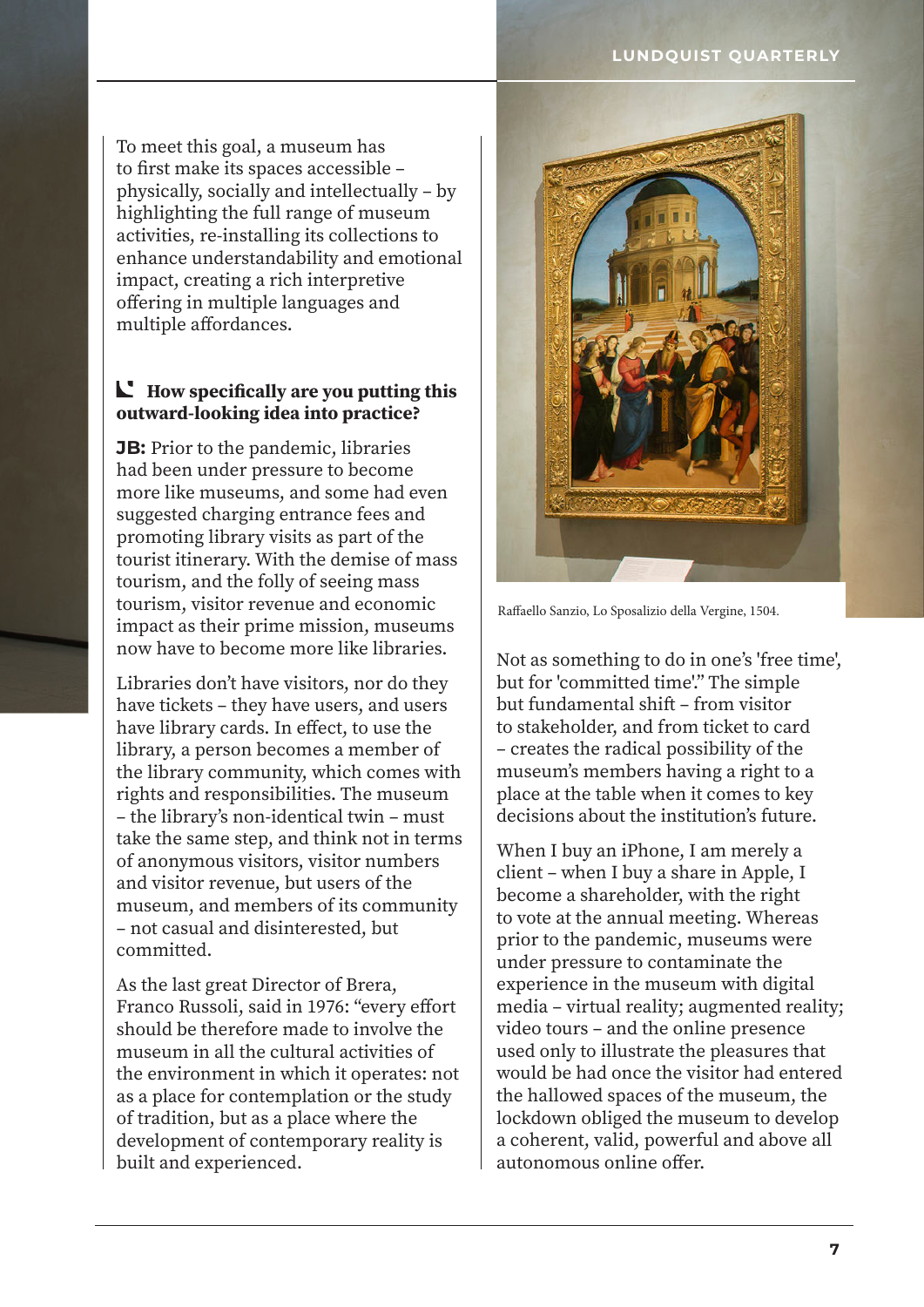Rather than contaminating the experience of the museum in person, it became clear that the future was in making a clear separation between what could only be experienced in person, and what could only be experienced online. In both cases the mission of the museum remained the same – creating new value with the collections in its care – but freeing the online experience made it possible for the first time to offer a museum that was open 24/7, much as Ted Turner did in 1979 when he created CNN to deliver 'all the news, all the time.'

**Your views on how to measure the performance of a museum have been rather disruptive. Could you explain your thoughts behind traditional performance indicators and why you think they are flawed or outdated?**

**JB:** Traditionally museums have been judged either by the quality of their collections, which is usually a legacy over which no director has any control, or by the number of people who choose to visit the spaces of the museum, more influenced by international tourism, exchange rates and now, travel restrictions, than by anything the museum actually does.

The shift from tickets – access to physical spaces – to subscriptions – the purchase of the interpretation a museum actually produces – means that for the first time museums can be evaluated according to what they do, not what they have.

However, in order to make this shift – a transformation already underway for decades in music, cinema, television and print journalism – museums and libraries need to develop new approaches and new skills online: if the museum only conducts its interpretation in situ, there would be

no difference between a subscriber and a visitor. So museums need to experiment, invest, and take risks. Above all they have to create an online experience that not merely illustrates what the museum has or does but gives a genuine museum experience to online users. The key to what makes a museum visit dramatically different than other forms of time-based narrative culture can be expressed in a single word – autonomy.

Instead of being locked into a seat as the narrative is presented, in the museum a user chooses her own path, her own timing and her own interests. She can return to a work, skip others, leave and come back anytime. This is what the online experience has to offer if it is to live up to the challenge of making the museum available 24/7.

To demonstrate a possible future for the development of libraries and museums online, we spent much of 2020 experimenting with a new format – Brera Plus+ (www.breraplus.org) – which tries to provide a user with an autonomous online experience, combined with a compelling narrative. With a valid online experience that complements but in no way substitutes the visit in person, the membership card – for the price of a former ticket – becomes a subscription to the museum around the clock, for the entire year, and includes a visit to the museum as well, to be booked in advance.

In this way, Brera can continue to express its enlightenment values of popular education, tolerance and accessibility to all, as well as its mission to be at the service of every citizen, when she needs it, from the cradle to the grave. Thanks to COVID, we have taken another step towards fulfilling the mission of putting Brera in the heart of the city, and the user at the heart of Brera.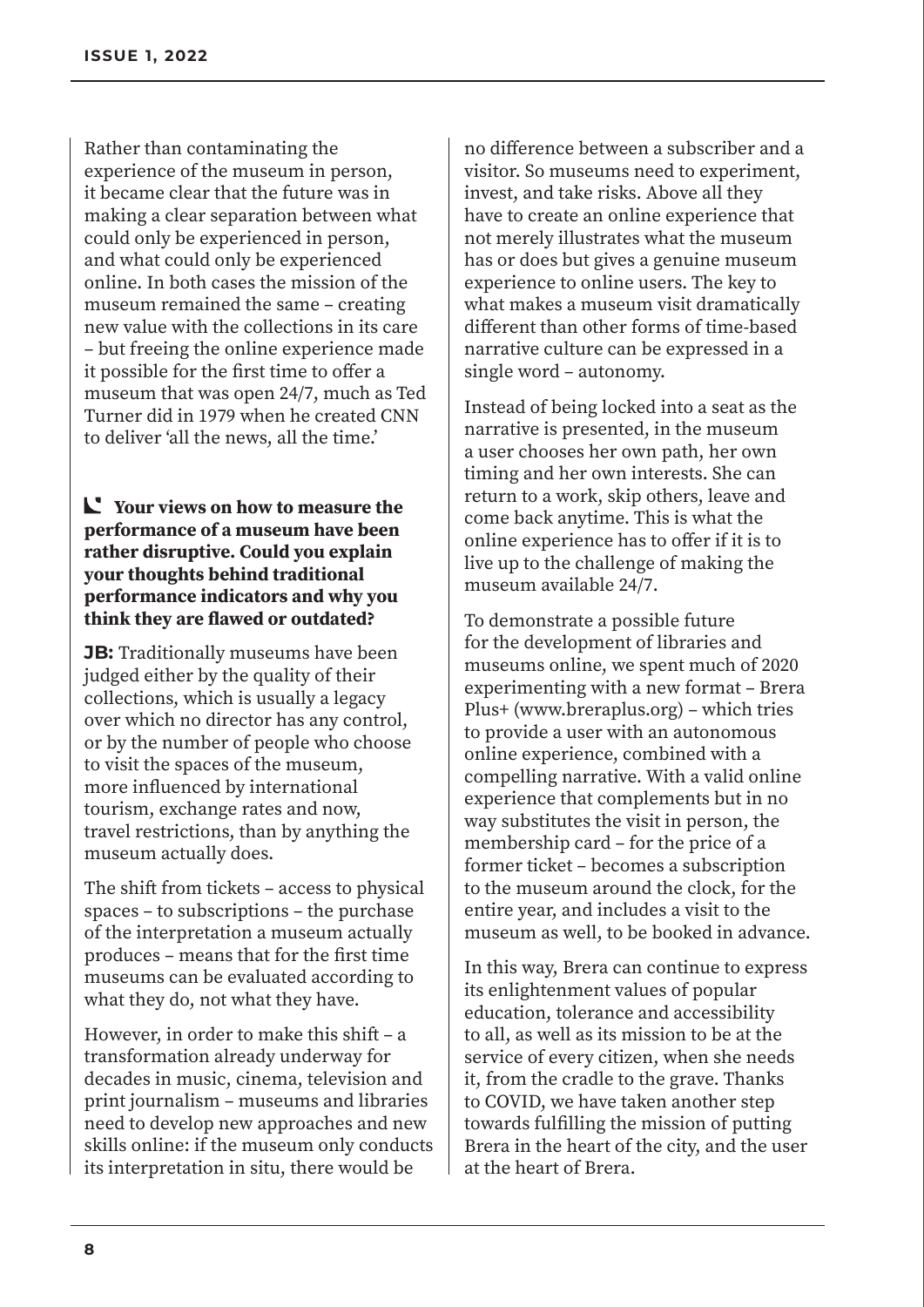

**A Donald** 

#### Andrea Mantegna, Il Cristo Morto, 1475-1478 circa.

## Andrea Mantegni

CHISTO MORTO NEL SEPOLCHE<br>E THE DOLENTI

Lidd cone

AMENTATION OVER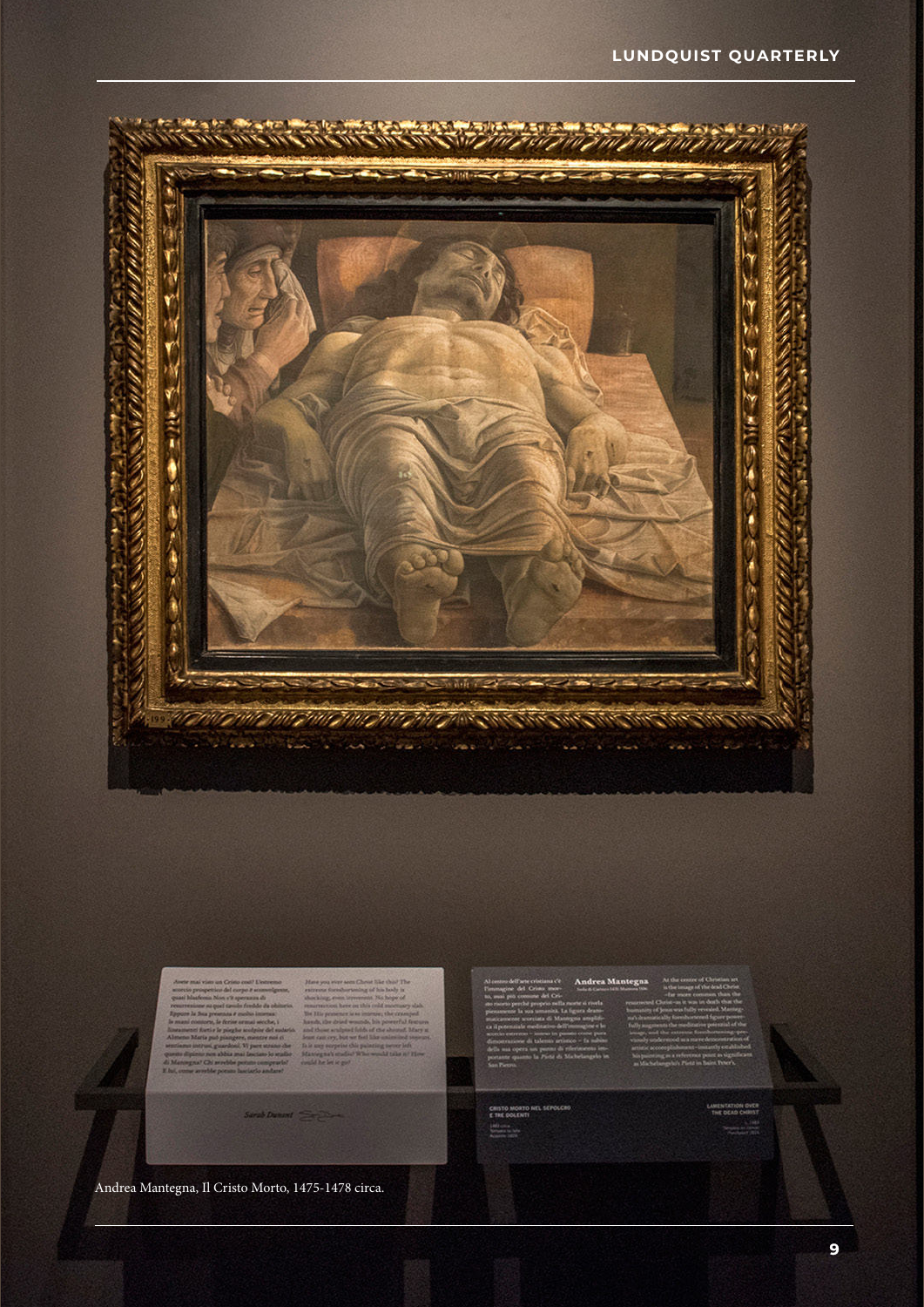

Ercole de' Roberti, Pala di Santa Maria in Porto, 1479-1481 circa.